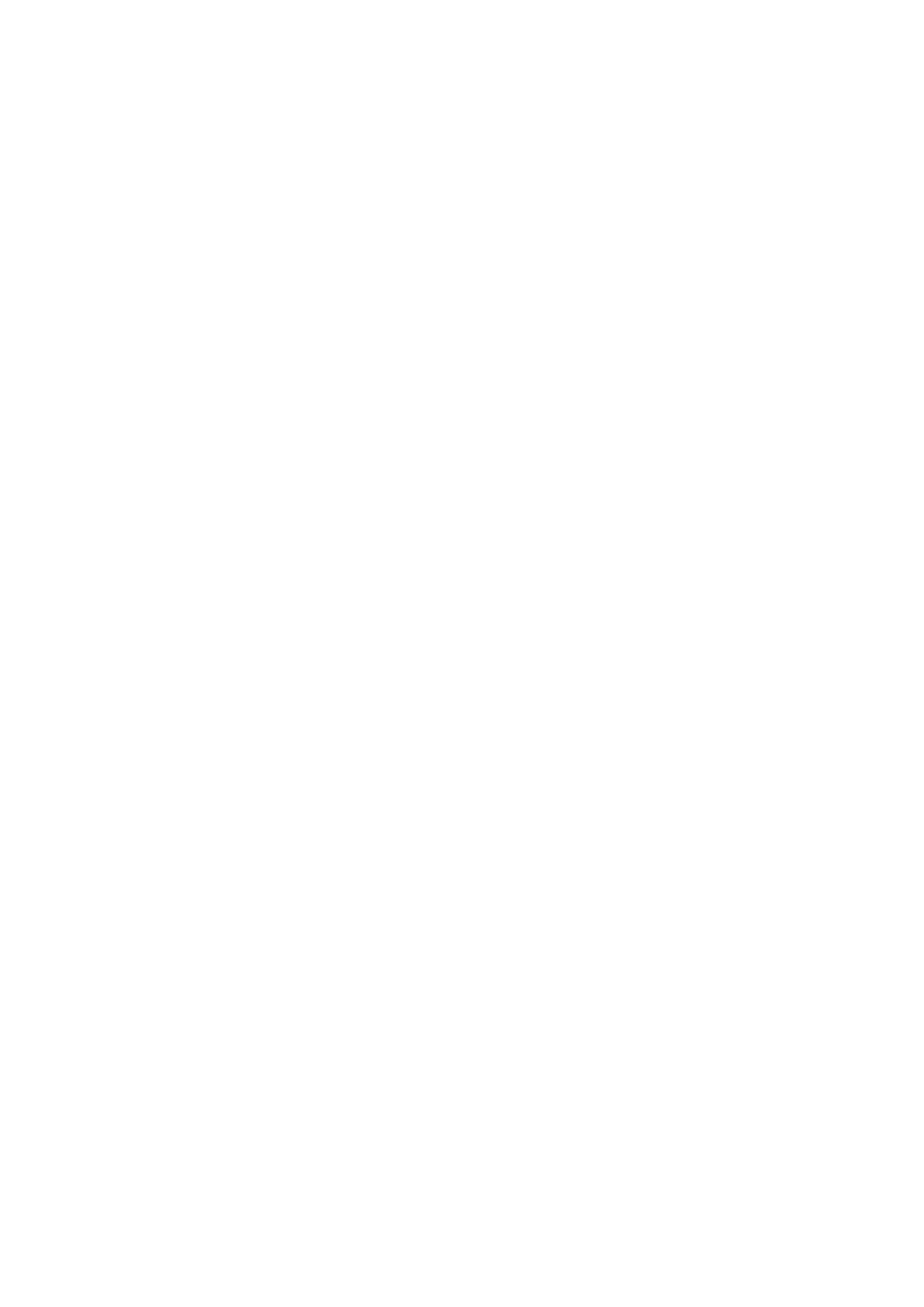## **I. Introduction**

1. At the invitation of the Government of the Gambia, the twenty-fourth session of the Intergovernmental Committee of Senior Officials and Experts for West Africa was held in hybrid format on 10 and 11 November 2021 in Banjul. The theme of the session was: "Leveraging AfCFTA implementation to build forward resilient and sustainable economies in West Africa in the COVID-19 era".

2. Two statutory reports by the secretariat (the Subregional Office for West Africa of the Economic Commission for Africa (ECA)) were reviewed, with particular focus on the potential impact of the coronavirus disease (COVID-19) pandemic. These were the reports on the implementation of the work programme of the Subregional Office for the period 2020-2021 and the report on the progress made towards achieving the 2030 Agenda for Sustainable Development and Agenda 2063: The Africa We Want. The Committee also considered the 2021 report on economic and social developments in West Africa. There was a roundtable discussion to deepen reflection on the core theme of the session. Finally, the Committee agreed upon relevant recommendations to accelerate sustainable development in West African countries.

### **II. Attendance**

3. The 15 ECA member States that are served by the Subregional Office for West Africa (Benin, Burkina Faso, Cabo Verde, Côte d'Ivoire, Gambia, Ghana, Guinea, Guinea-Bissau, Liberia, Mali, Niger, Nigeria, Senegal, Sierra Leone and Togo) participated in the session. Regional economic communities and intergovernmental organizations, including the Economic Community of West African States (ECOWAS), the West African Economic and Monetary Union, the Liptako-Gourma Integrated Development Authority and the West African Development Bank were represented. United Nations entities, namely the Office of the Special Coordinator for Development in the Sahel, the United Nations Educational, Scientific and Cultural Organization, the Office of the Resident Coordinator of the United Nations system in the Gambia, and the Gambia country office of the United Nations Development Programme were also represented. Around 200 guests, including representatives of civil society organizations, took part either online and in-person.

## **III. Opening statements**

4. At the beginning of the session, a 15-minute video clip was shown to set the context for the session. The video contained short interventions by the following: Under-Secretary-General and Executive Secretary of ECA, Vera Songwe, on the work being done by ECA in support of member States; the Minister of Finance, Budget and National Planning of Nigeria, Zainab Ahmed, on the advantages of the African Continental Free Trade Area (AfCFTA) for her country and for Africa in general; the Minister of Trade of the Niger, Moctar Gado Sabo, on the support provided by ECA in validating the national AfCFTA strategy of the Niger; the Executive Secretary of the national AfCFTA committee of Côte d'Ivoire, on the support provided by ECA in the formulation and implementation of the national AfCFTA strategy of Côte d'Ivoire; and young women entrepreneurs on how to better implement AfCFTA in the subregion.

5. At the opening of the session, statements were delivered by: the Minister of Finance and Economic Affairs of the Gambia, Mambury Njie; the outgoing Chair of the Bureau of the twentythird session, David Adeosun; the Resident Coordinator of the United Nations system in the Gambia, Seraphine Wakana; Under-Secretary-General and Executive Secretary of ECA, Vera Songwe; and the Acting Director for Trade at ECOWAS, Kola Sofola, on behalf of the ECOWAS Commissioner for Trade, Customs and Free Movement, Tei Konzi.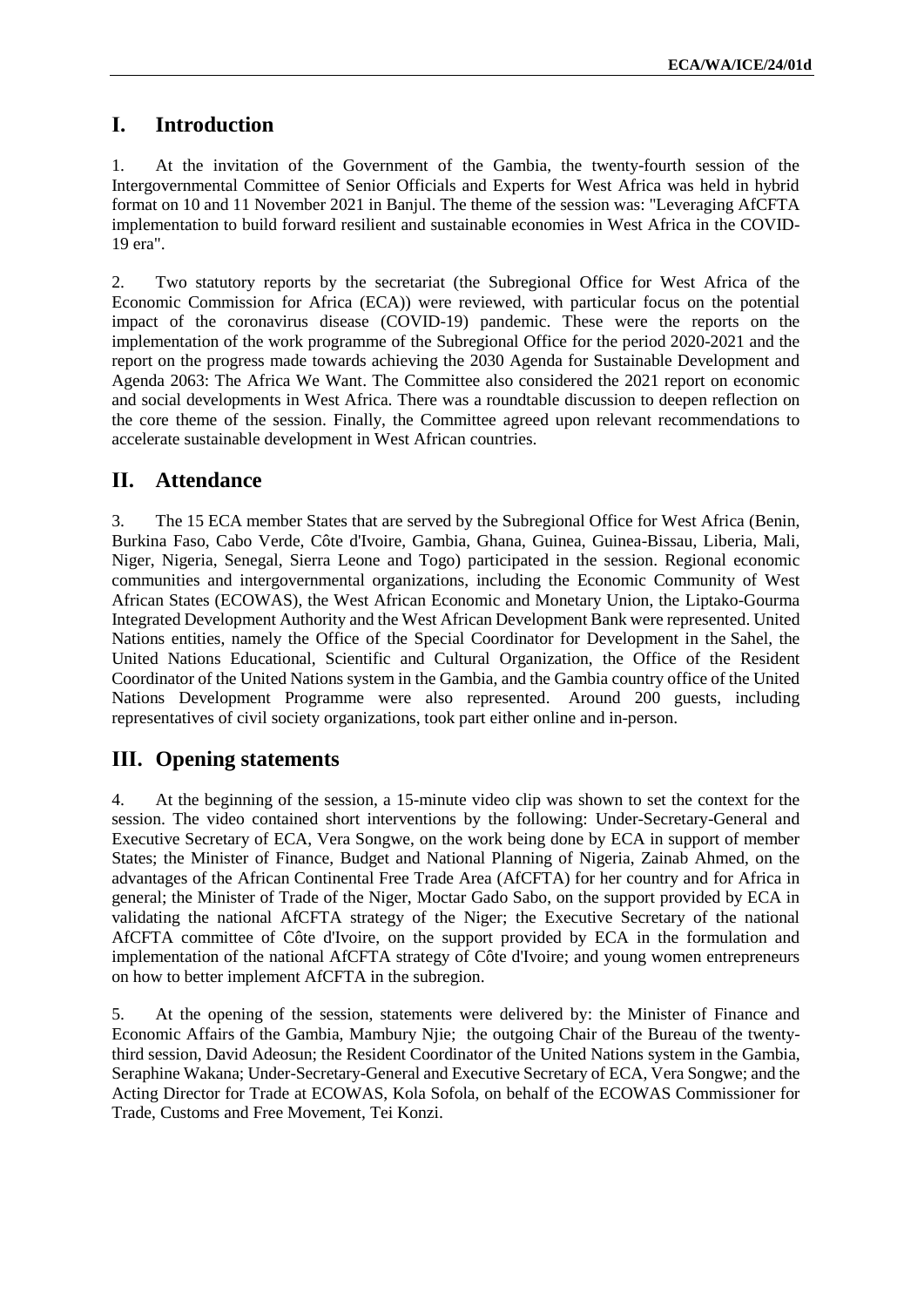# **IV. Election of the Bureau and adoption of the agenda**

6. The following countries were elected by the Committee to form the new Bureau:

| Chair:      | Gambia  |
|-------------|---------|
| Vice Chair: | Senegal |
| Rapporteur: | Nigeria |

7. The Committee adopted the agenda for its twenty-fourth session with slight amendments.**<sup>1</sup>**

# **V. Presentations and debates**

#### **A. Draft report on the implementation of the work programme of the Subregional Office for the period 2020–2021**

8. The secretariat presented the report on the activities of the Subregional Office for the period from November 2020 to November 2021. In the report, it was stressed that the socioeconomic context remained fragile as a result of the COVID-19 pandemic and because of sociopolitical and institutional insecurity in the subregion.

9. On the one hand, the Subregional Office will continue to consolidate the results achieved by its Centre on Demographic Dynamics for Development, in particular by strengthening the capacity of member States in respect of population dynamics and budgeting to take advantage of the demographic dividend, in partnership with the African Institute for Economic Development and Planning and the Regional Consortium for Research in Generational Economics. The Office also undertook to continue supporting member States to accelerate the subregional integration process and the development and implementation of national AfCFTA strategies. As part of the fulfilment of the commitments made by member countries, the Office will continue to provide substantial support in deploying and promoting the use of the integrated planning and reporting toolkit, which will facilitate monitoring of and reporting on the realization of national development plans, the 2030 Agenda and Agenda 2063.

10. The participants expressed their gratitude to ECA for the efforts made in implementing the recommendations of the twenty-third session and for organizing the twenty-fourth session in hybrid format despite the restrictions imposed to control the COVID-19 pandemic. They noted the achievements made and stressed the need to ensure that the good performance of the Subregional Office be reflected in the progress made by countries in meeting the targets of the Sustainable Development Goals. They called for continued support in the deployment of the integrated planning and report toolkit, in the implementation of AfCFTA, and in the integration of demographic dynamics into development policies.

### **B. Draft report on economic and social developments in West Africa in 2020 and the outlook for 2021 and 2022**

11. The secretariat presented the report on economic and social developments in West Africa in 2020 in the face of security, demographic and pandemic-related challenges. According to the report, average real gross domestic product (GDP) in the subregion was expected to decline by 0.9 per cent in 2020, compared to growth of 3.3 per cent in 2019. The COVID-19 crisis had thrown several economies of the subregion into recession. Six countries (Cabo Verde, Guinea-Bissau, Liberia, Mali, Nigeria and Sierra Leone) of the fifteen ECOWAS member countries recorded negative growth, with the worst performance being the 14.0 decline registered in Cabo Verde, which was highly dependent on the tourism sector. Notwithstanding the contraction of economic activity, the economies of the

<sup>1</sup> <sup>1</sup> Available at https://www.uneca.org/?q=events/west-africa/twenty-fourth-meeting-of-the-intergovernmentalcommittee-of-senior-officials-and.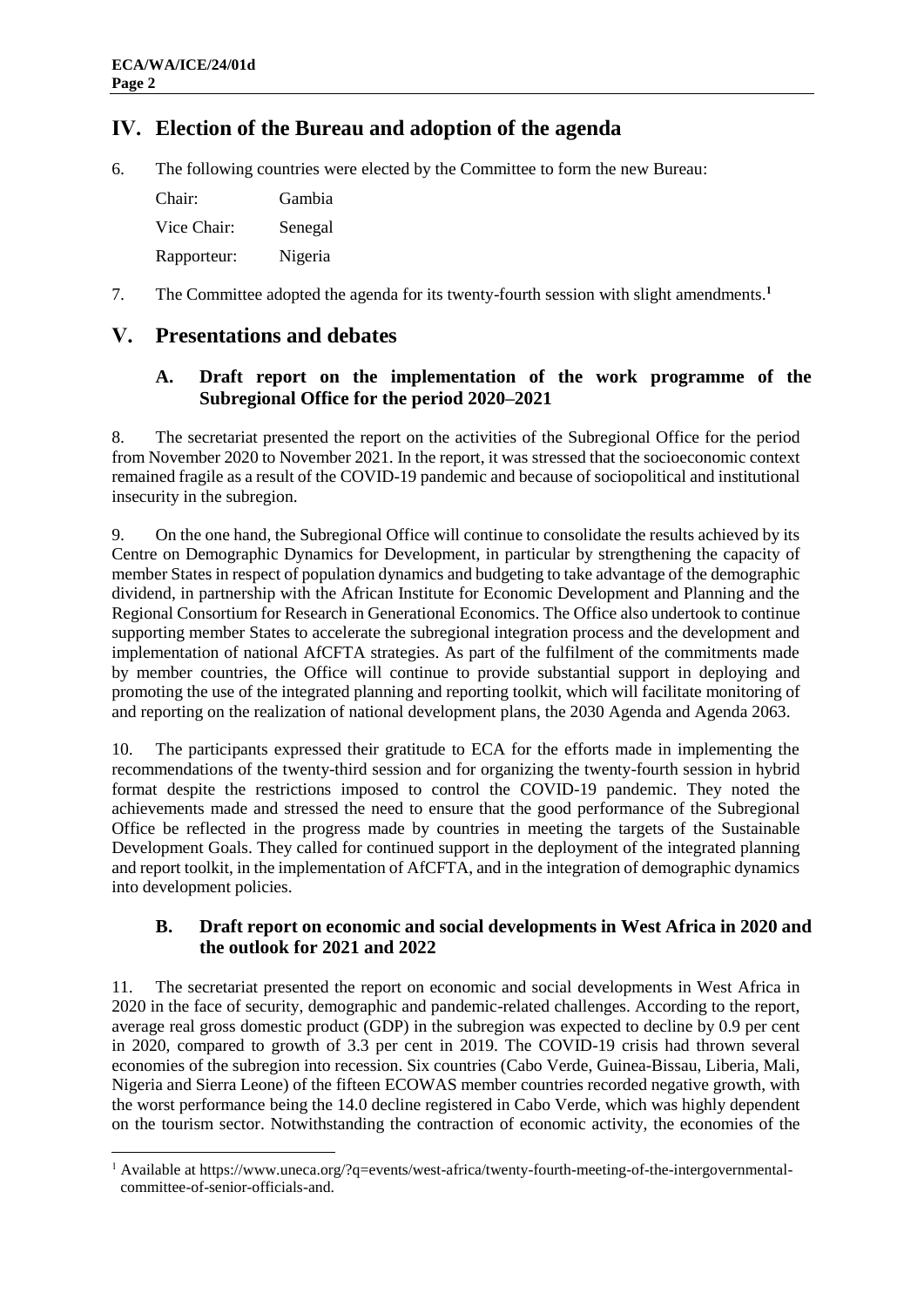subregion showed greater resilience than Africa as a whole, for which average GDP in 2020 declined by 2.5 per cent. Economic growth in the subregion is expected to rebound to 3.5 per cent in 2021 and 4.9 per cent in 2022. Inflation remained under control in the countries of the West African Economic and Monetary Union in 2020, below the community standard of 3.0 per cent, but reached an average of 12.8 per cent in countries of the subregion outside the Union. The average budget deficit, under the combined effects of the response to COVID-19 and the security crisis (in the Sahel in particular), worsened to 6.8 per cent of GDP in 2020, compared with 4.4 per cent of GDP in 2019. In terms of social development, the negative impact of the pandemic waslikely to reverse the subregion's progress towards achieving the Sustainable Development Goals.

12. At the end of the presentation, participants highlighted the need to include in the report specific analyses of commodities and related price trends. Regarding the poverty analysis, participants emphasized the importance of focusing on income inequality and the incidence of poverty. Participants acknowledged the challenges of conducting analyses related to governance and security, which were major impediments to development in the subregion that need to be addressed. They also noted that it was imperative to bring to the attention of policymakers the persistent gaps in the education and health sectors, notwithstanding the recent progress that had been made.

#### **C. Draft report for 2021 on progress to achieve the goals of the 2030 Agenda and Agenda 2063**

13. The secretariat presented the 2021 report on the progress made by the countries of the subregion towards achieving the 2030 Agenda and Agenda 2063. Regardless of the potential negative impact of COVID-19, West African countries had, over the past two decades, made encouraging progress overall towards achieving the key targets of the 2030 Agenda by 2030. Indeed, according to ECA estimates and projections, at least 40 per cent of the countries in the subregion should achieve at least 35 per cent of the Sustainable Development Goals based on the main related indicators. This encouraging progress has been mainly in the areas of extreme poverty, food and nutrition insecurity, health-care provision and inclusive education. However, the empowerment of women, the fight against the effects of climate change, governance, peace and security, access to electricity, the provision of infrastructure and sustainable industrialization constitute the dimensions where the countries of the subregion are recording the most significant underperformance.

14. The ensuing discussions focused on data and the need to strengthen the capacity of countries in respect of monitoring and evaluation. For instance, data needs in the environmental sector should be addressed with the support of development partners. Participants stressed the importance of using national data, given the divergence noted between the findings in the report and SDG's assessments of some countries<sup>2</sup>. They also pointed out that the forecast made in the report had not taken into consideration the impact of the COVID-19 crisis.

#### **D. Implementation of programmes to achieve the Sustainable Development Goals and the way forward in the Gambia with the support of UNDP**

15. The Deputy Director for Planning at the Ministry of Finance and Economic Affairs of the Gambia, Ibrahima Kinteh, presented the country's progress in the implementation of programmes to achieve the Sustainable Development Goals and ongoing and future initiatives to accelerate the country's performance. The Goals have been prioritized and aligned with the national development plan through the use of the rapid integrated assessment tool. In 2018, the Goals were incorporated into the national development plan to ensure inclusive implementation of the programmes with the involvement of local communities. In addition, the capacities of national experts have been strengthened in strategic planning through the deployment of the integrated planning and reporting toolkit with the support of ECA. The Gambia has undertaken action to raise awareness and promote the successful implementation of the programmes and the national development plan. Like the other

<u>.</u>

<sup>2</sup> https://sustainabledevelopment.un.org/vnrs/.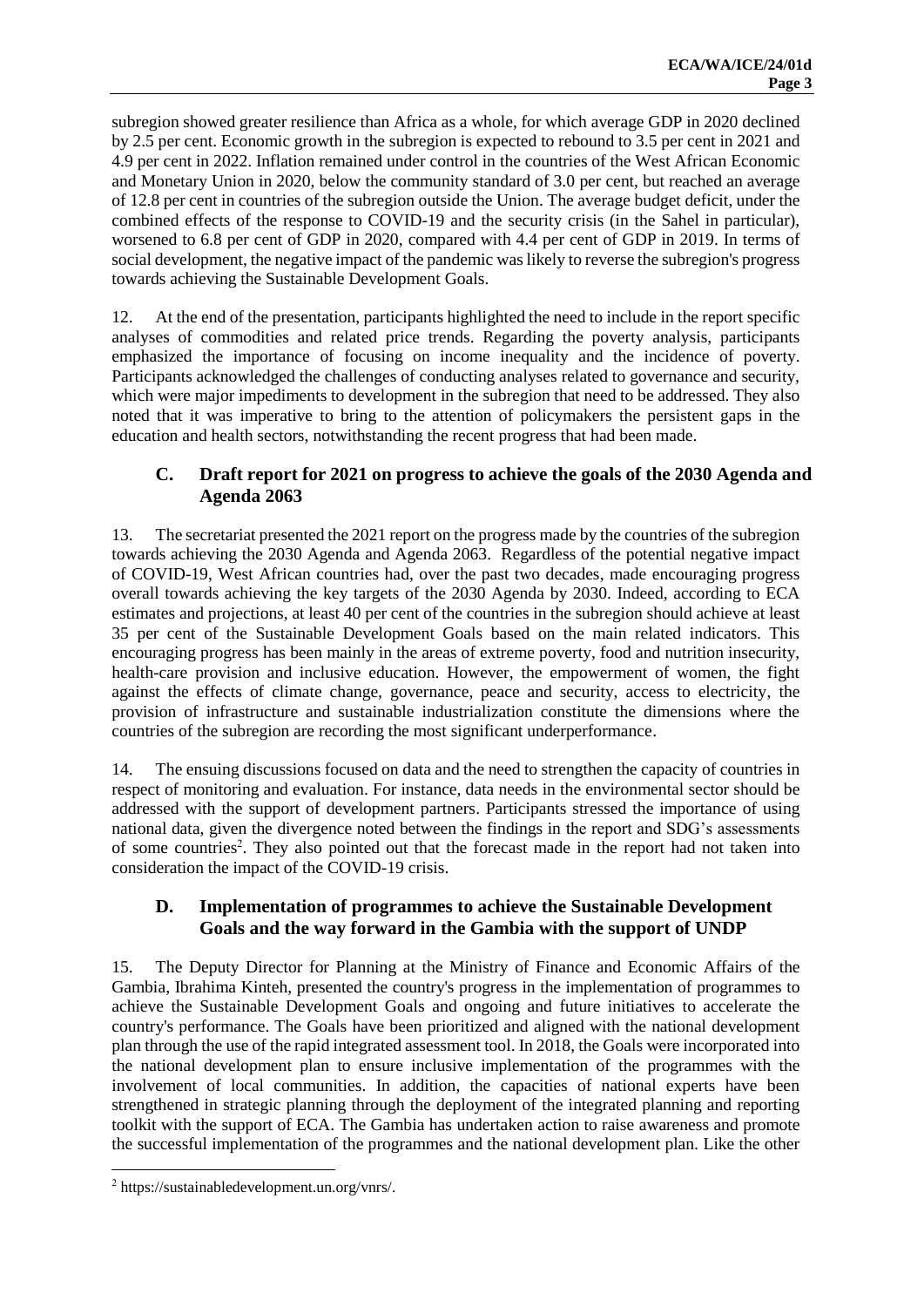countries in the subregion, the challenge posed by deficiencies in data needed to monitor and evaluate public policies and progress towards the objectives of the 2030 Agenda and Agenda 2063 is a major concern for the country. The Gambia is conducting a voluntary national review and a voluntary local review for 2022 with the support of development partners, in particular UNDP.

16. The Resident Representative of UNDP in the Gambia, Aissata De, shared with participants the range of substantive support provided by UNDP to the Gambia, in particular in the formulation and monitoring of development policies and programme implementation. UNDP has provided support in the formulation and reprioritization of the national development plan in the context of COVID-19, in the monitoring and evaluation of progress to achieve the 2030 Agenda and Agenda 2063, and in conducting the voluntary national review. UNDP has also placed special emphasis on the promotion of good governance and the empowerment of young people and women.

#### **E. Panel discussions of lessons learned from the development of subregional and national strategies to successfully implement the African Continental Free Trade Area**

17. Two panel discussions were held during this part of the session: one on the status of AfCFTA and regional perspectives thereon, which was moderated by the Chief of the Subregional Initiatives Section at the Subregional Office, Amadou Diouf; and the other was on sharing experiences and lessons learned in AfCFTA implementation, which was moderated by Senior Trade Expert and Professor at Cheikh Anta Diop University, Abdoulaye Seck.

18. The panellists on the first panel were: Mahlet Girma of the ECA African Trade Policy Centre; Francis Ikome of the ECA Regional Trade and Integration Division; and General Manager of the Operations Department at the International Islamic Trade Finance Corporation, Abdouramane Diallo.

19. Ms. Mahlet noted that the rights, provisions and obligations of AfCFTA applied to the countries that had deposited their instruments of ratification. However, there were still outstanding issues that need to be resolved. Intra-African trade was relatively low, reflecting the continued dependence of African countries on trading partners outside the continent. Moreover, African economies lacked diversification. According to recent findings by ECA, the benefits from AfCFTA would potentially be centred on intra-African trade. Through the effective implementation of AfCFTA, growth in intra-African trade would boost the continent's industrialization and diversification. ECA provided assistance to countries in the negotiation, ratification, implementation, and monitoring stages of the AfCFTA process through technical advisory and capacity-building support, and in advocacy, developing national and regional strategies, policy tools, and knowledge products, among other areas.

20. Mr. Diallo presented the various initiatives underway to support targeted countries in the implementation of AfCFTA strategies. Joint initiatives among the Islamic Development Bank, ECA and the Enhanced Integrated Framework were being implemented. The initiatives were informed by the AfCFTA national strategy priority action programmes of Burkina Faso, Côte d'Ivoire, the Niger, Senegal and Togo. Mr. Diallo ended his intervention by informing the participants about the development of a study on the potential gains and opportunities that landlocked countries could derive from the effective implementation of AfCFTA.

21. Mr. Ikome emphasized, among other items, the objectives of and the value added by the subregional AfCFTA implementation strategies, highlighting the approaches used in developing them and the key lessons learned regarding the regional economic communities. He closed by drawing attention to the pivotal role of regional economic communities in advancing the continent's integration agenda, including in the implementation of strategic initiatives such as AfCFTA. Not only would they serve as the building blocks of the African Economic Community, but their free trade agreements were also envisioned as the building blocks of AfCFTA. He stressed the importance of carefully managing the interface between national, subregional and continental level commitments and realities for the successful implementation of AfCFTA.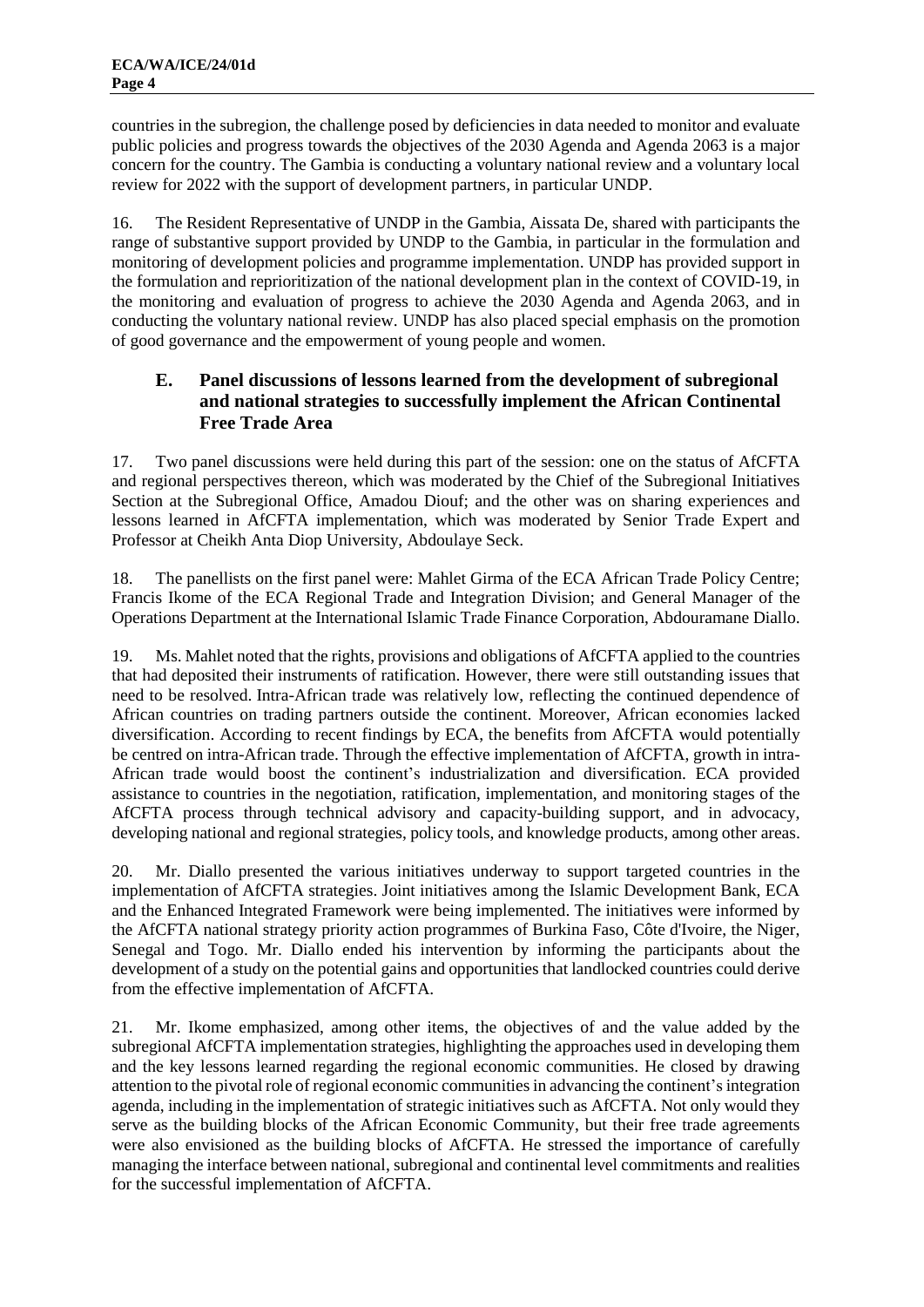22. The second panel was attended by experts from Burkina Faso, Côte d'Ivoire, the Gambia, Guinea, the Niger, Nigeria, Senegal, Sierra Leone and Togo. It provided an opportunity for the countries to share their experiences, best practices and challenges in the implementation of AfCFTA. They focused their exchange on the process of implementing the Agreement Establishing the African Continent Free Trade Area, from negotiations under the leadership of ECOWAS to the implementation of national strategies. They addressed the process of consultations with various actors, the establishment of institutional mechanisms (including AfCFTA national committees and sectoral organizations), and the awareness-raising and capacity-building activities undertaken to promote the implementation of the Agreement. The challenges relating to financing the implementation of national strategies, dealing with issues of structural transformation by stimulating the consumption of local products, and harmonizing regulatory and customs frameworks were also discussed by the countries. They used the opportunity to share the main highlights of their national strategies and the projects being implemented. They closed the panel by thanking ECA for its substantive technical and financial support for the formulation and the implementation of the AfCFTA national strategies.

23. In terms of the perspectives that emerged from the country's presentations, delegates requested more support in the collection of data on services and in measuring the performance of countries in services. They called for the harmonization and interconnection of customs systems and the protection of intellectual property, in particular for small and medium-sized enterprises. Finally, participants emphasized the imperative to maintain the pace and move forward on the regional integration agenda in the ECOWAS subregion, notably in respect of a common currency and the effective free movement of people, goods and services. Doing so would enable the subregion to fully benefit from AfCFTA.

#### **F. Roundtable on the central theme of the twenty-fourth session and the launch of the "Made in West Africa" initiative**

24. The Director of the Subregional Office for West Africa, Ngone Diop, moderated the roundtable, whose panel was composed as follows: the Director of Trade at the Ministry of Trade, Industry, Regional Integration & Employment of the Gambia, M. Ousmane Bojang; Programme Management Officer at the ECOWAS Department of Trade, Customs and Free Movement, Christopher Mensah-Yawson; the Representative in the Gambia of the International Trade Centre Raimund Moser; the Director of Studies and Strategy at the Ministry of Planning of Côte d'Ivoire, Ali Bamba; and Co-Chair of the Africa Top Initiative and Co-Founder and Chief Executive Officer of the Blossom Academy of Ghana, Joseph B. Acheampong.

25. Ms. Diop indicated that, through AfCFTA, the African Union sought to create a pan-African free trade area to liberalize the flow of goods and services, thereby increasing intra-African trade and enhancing regional development prospects. According to the 2020 edition of the *Economic Report on Africa*, AfCFTA would boost intra-African trade between 15 and 25 per cent by 2040 and increase regional income by 7 per cent, or \$450 billion, by 2035, and create a market encompassing 1.3 billion consumers.

26. The panellists shared their views and made recommendations on various critical issues, including on: (a) concrete actions to be taken by Governments to ensure the successful implementation of AfCFTA; (b) ways that AfCFTA could be used to promote the effective implementation of the "Made in West Africa" initiative; (c) the need for a well-coordinated subregional structure and strategy to ensure the successful implementation of AfCFTA; (d) United Nations support for the Gambia in AfCFTA implementation, in particular in better engaging women and young people towards rebuilding the economies of West Africa in the COVID-19 era; and (e) how businesses owned by women and young people could have a place at the AfCFTA negotiating table, bearing in mind the additional challenges that they faced.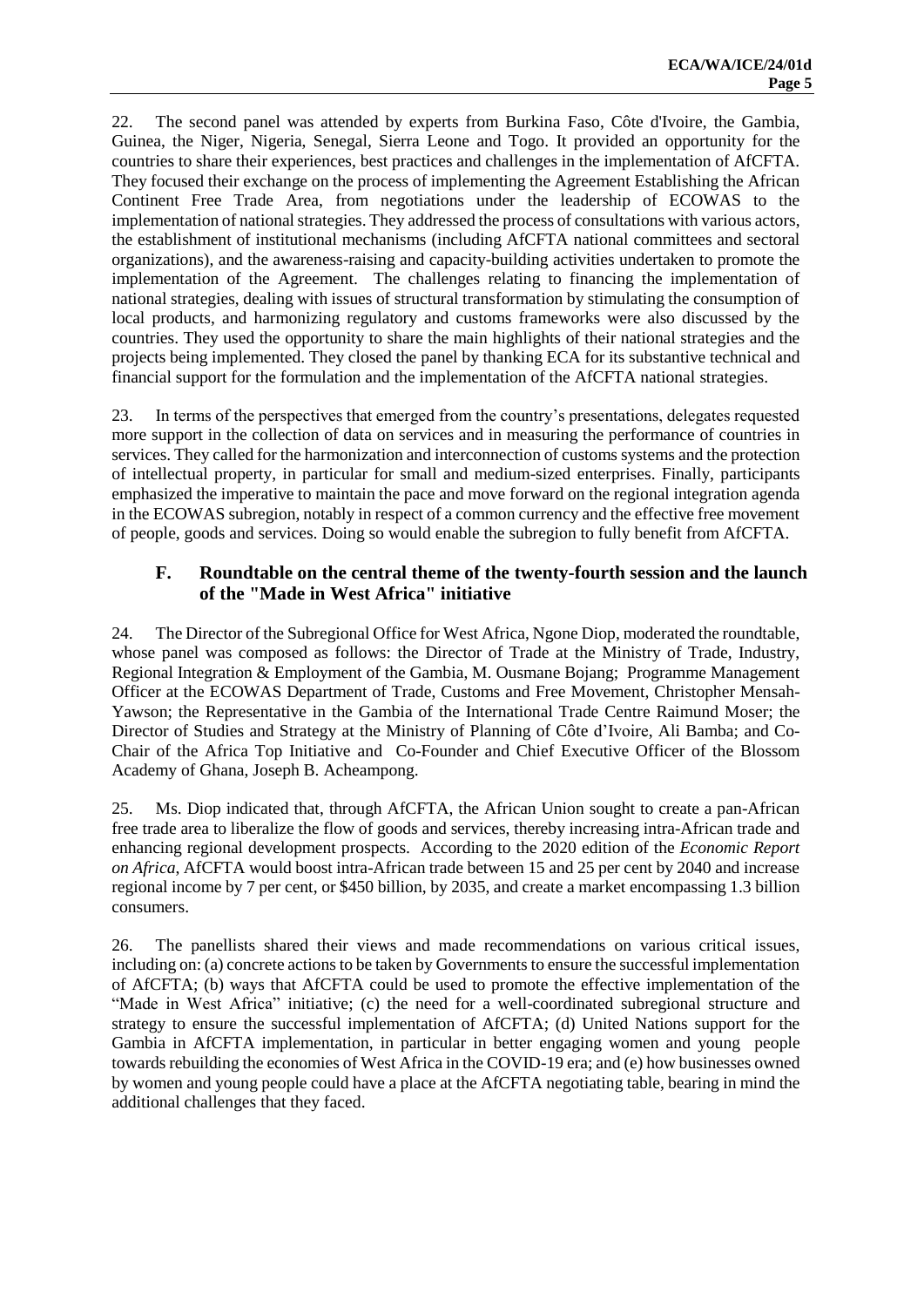#### **G. Discussion of the continental initiatives of the Economic Commission for Africa**

27. The Chief of the Population Dynamics for Development Section of the Subregional Office, Bakary Dosso, facilitated a discussion in which participants were provided updates on three flagship initiatives: the roll-out of the integrated planning and reporting toolkit, which was presented by Tadele Agaje of the ECA Macroeconomic and Governance Division; the achievements and capacity-building programme of the African Institute for Economic Development and Planning, which was presented by Thierry Amoussougbo; and the key messages of the seventh session of the African Regional Forum on Sustainable Development and information on the preparations for the eighth session thereof, which was presented by Nassim Oulmane of the Technology, Climate Change and Natural Resources Management Division.

#### **H. Roundtable on key milestones in accelerating regional integration for West African transformation**

28. Under the facilitation of Mamoudou Sebego of the Subregional Office, the roundtable featured interventions by two panellists: Acting Director of ECOWAS Regional Competition Authority, Simeon Koffi; and Sekou Kanate of the Commission of the West African Economic and Monetary Union. The panellists shared the experiences and contributions of their respective institutions in strengthening the regional integration process. In that regard, Mr. Sebego briefed participants on the formulation of ECOWAS Vision 2050 and the key milestone achieved with its adoption by the Council of Ministers of Economy and Planning, paving the way for its endorsement by the Authority of Head of States and Government. Mr. Kanate highlighted the development of the new strategic plan of the Commission of the West African Economic and Monetary Union for the period 2021–2025, which would be financed at the level of 92 per cent by the Commission.

### **I. Summary of the conclusions and recommendations of the pre-session policy dialogue on key subregional initiatives of the Subregional Office**

29. The conclusions and recommendations of the meeting on key subregional initiatives of the Subregional Office, held on 9 November 2021, were presented to participants in the twenty-fourth session of the Committee. The recommendations were subsequently adopted by the Committee, along with additional recommendations that were tabled and adopted at the session, as set out below.

### **J. Recommendations**

30. Pursuant to the conclusions set out in the draft report on the implementation of the work programme of the Subregional office for the period 2020–2021, ECA should:

- (a) Strengthen the capacities of member States in strategic planning and evaluation of public policies in order to better manage the monitoring and evaluation of public development policies;
- (b) Consolidate current support for West African countries in mainstreaming the integrated planning and reporting toolkit among their development planning tools and in the implementation of AfCFTA, and integrate demographic dynamics into development policies, with special emphasis on the implementation of budgets that are sensitive to demographic dividend initiatives.
- (c) Establish a mechanism for monitoring the implementation of the recommendations adopted by the Committee and report back at each subsequent session thereof.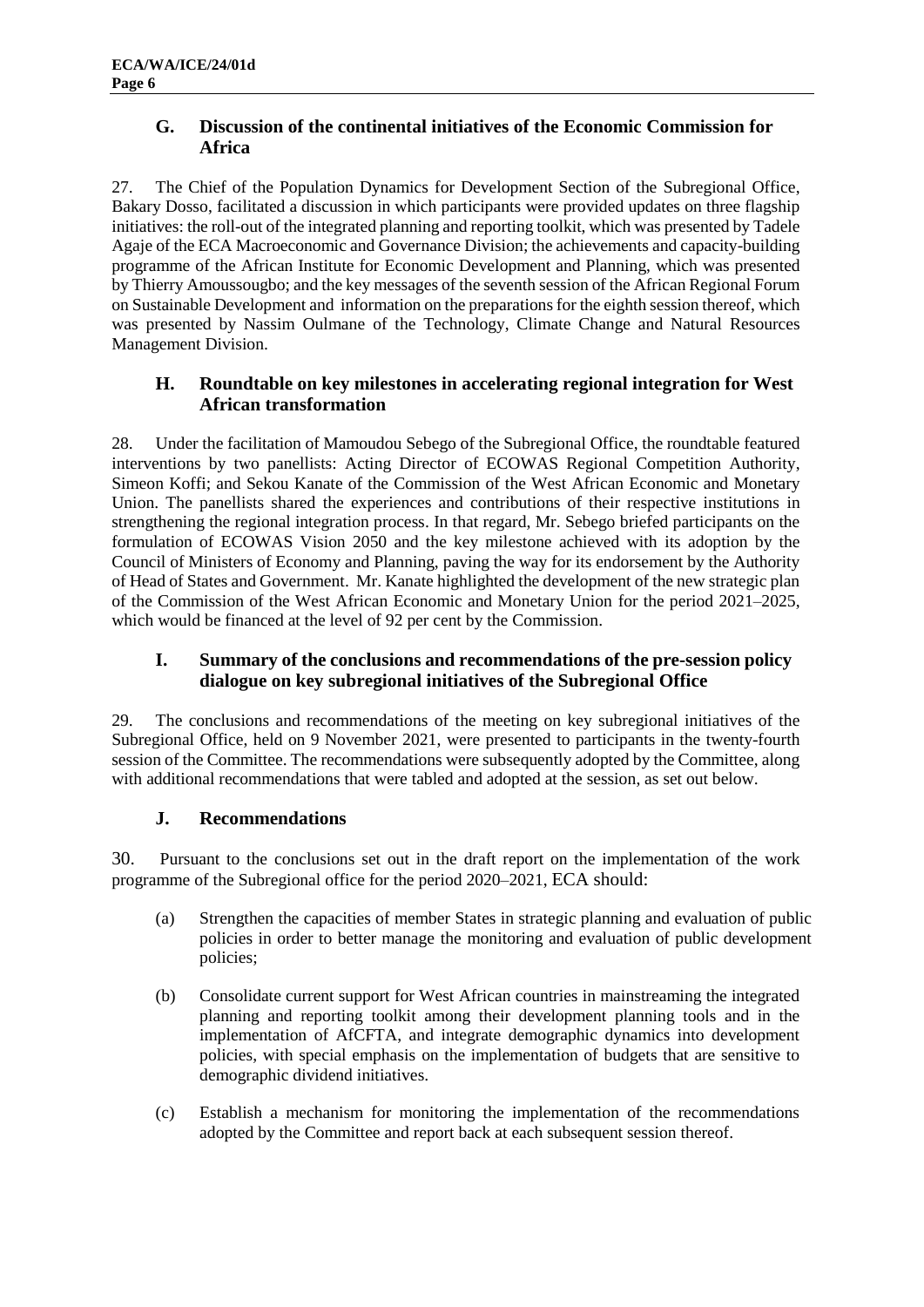31. In respect of the draft report on economic and social developments in West Africa in 2020 and the outlook for 2021 and 2022:

- (a) ECA should:
	- (i) Include specific analyses of price trends in commodities, income inequality, and poverty in terms of the trends in the number of poor people;
	- (ii) Bring to the attention of policymakers the persistent gaps in the education and health sectors, notwithstanding the recent progress made by countries;
	- (iii) Support the capacity-strengthening of member States so that they may better internalize the various subregional, regional and international strategic documents and development agendas.
- (b) Member States should:
	- (i) Address the challenges to peace and security in West Africa by tackling the governance deficits that are major contributors to instability and conflict, including issues of democratic consolidation, transparency and accountability, social exclusion and human rights violations;
	- (ii) Maximize the benefits of AfCFTA and diversify economies away from primary resources to labour-intensive sectors (e.g. agriculture, oil and mining) and create value chains in manufacturing for effective implementation of AfCFTA national strategies.

32. Taking into considerations the findings in the draft report on progress to achieve the goals of the 2030 Agenda and Agenda 2063:

- (a) ECA should:
	- (i) Provide technical and financial support for monitoring and evaluation, including the development reporting mechanisms, and strengthen national statistical systems for proper coordination and dissemination of high-quality data to tracking performance in respect of the two agendas;
	- (ii) Fill the data gaps through the use of proxies, in particular in respect of the environment and climate change, in order to promote more comprehensive monitoring and evaluation of progress towards the achievement of the goals of the two agendas;
	- (iii) Consider the effects of the COVID-19 crisis in projections up to 2030 relating to Sustainable Development Goal indicators, with a view to better identifying measures to re-prioritize policies, budgets and programming as part of the decade of action to achieve sustainable development.
- (b) Member States should:

Intensify investments in infrastructure development and provide access to clean water and adequate sanitation, paying particular attention to rural and semi-urban areas.

33. In follow-up to the roundtable on lessons learned from the development of national and subregional strategies to successfully implement AfCFTA:

- (a) Member States should:
	- (i) Continue to strengthen the mobilization of technical partnerships within the framework of AfCFTA implementation, with particular emphasis on communication, training, capacity-building and conducting studies;
	- (ii) Encourage the establishment of frameworks for the promotion of intellectual property and local products.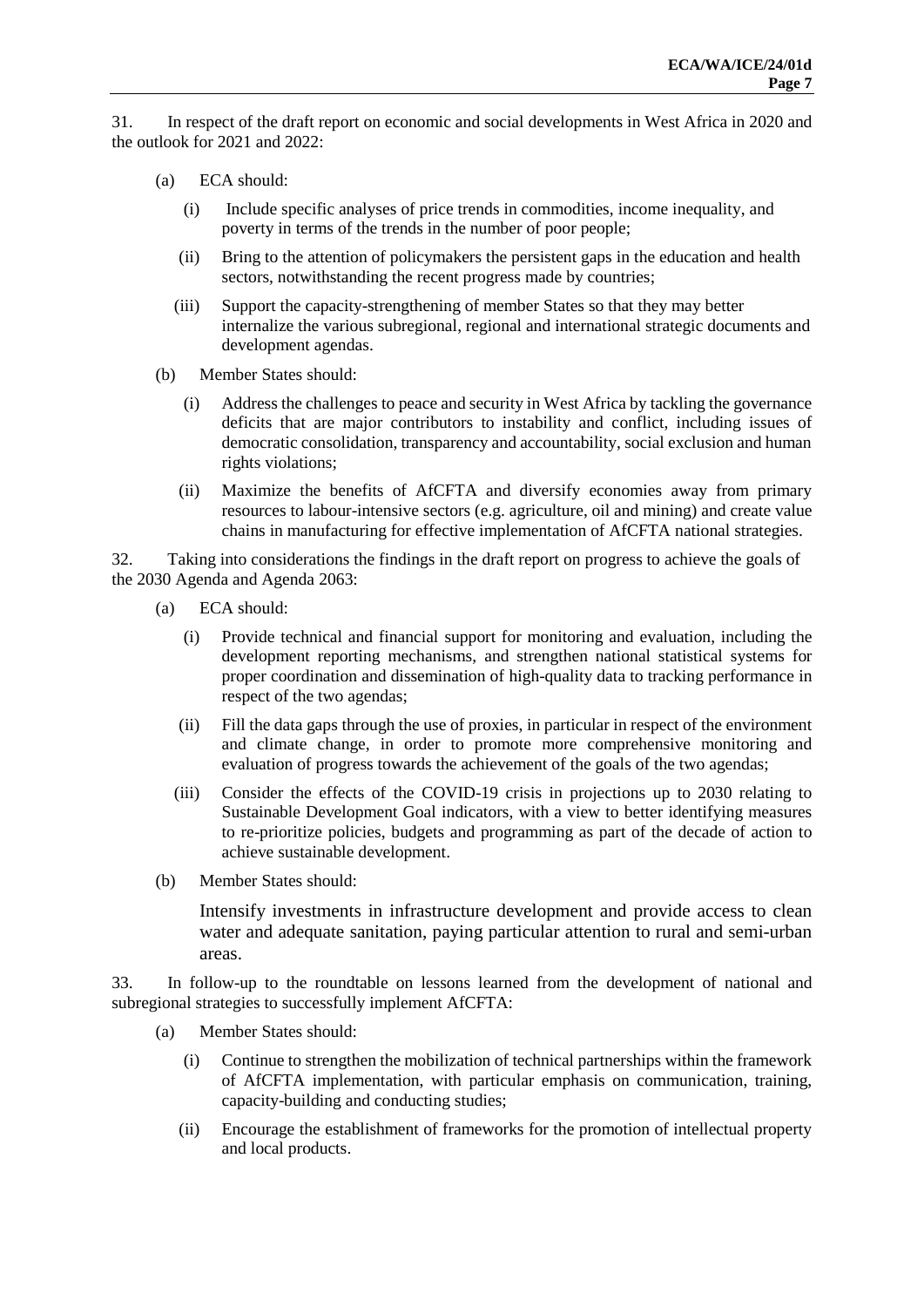(b) ECA should:

Support member States in improving the availability of data on trade in-services in order to better assess the implementation of national AfCFTA strategies in the subregion.

- (c) ECOWAS should:
	- (i) Establish a mechanism for trade facilitation and harmonization of regulatory frameworks in West Africa, similar to what is being done at the regional level through the support of the African Export-Import Bank;
	- (ii) Sustain the pace of integration in the ECOWAS zone, notably through a common currency and the free movement of people, goods and services, which will boost AfCFTA implementation;
	- (iii) Harmonize and unify customs and regulatory systems in the ECOWAS zone.

34. In follow-up to the roundtable on leveraging AfCFTA implementation to build forward resilient and sustainable economies in West Africa in the COVID-19 era:

- (a) Member States should:
	- (i) Establish a subregional framework to allow small and medium-sized enterprises to have access to subregional public procurement opportunities;
	- (ii) Increase the ease of doing business by rehabilitating and building new production and marketing infrastructure that will allow the private sector (especially small and medium-sized enterprises) to benefit from AfCFTA implementation;
	- (iii) Support the effective implementation of the "Made in West Africa" initiative by enhancing local productivity in terms of both quantity and quality, build subregional values chains based on the comparative advantages of the respective countries, and promote the full involvement of the private sector in the implementation of AfCFTA.
- (b) ECA should:
	- (i) Carry out a study to identify the main opportunities in terms of value chains in the subregion;
	- (ii) Conduct a study on the informal sector with a view to formalizing the sector and increasing the tax base of member countries;
- (c) ECOWAS should:

Establish at the sub-regional level a framework for the harmonization and coordination of national AfCFTA implementation strategies (e.g. a subregional AfCFTA implementation committee).

#### **K. Summary of conclusions and recommendations of the pre-session policy dialogue on key subregional initiatives of the Subregional Office during the period 2020–2021**

35. The Committee took note of the main conclusions and recommendations that came out of the pre-session policy dialogue and added the following recommendations: